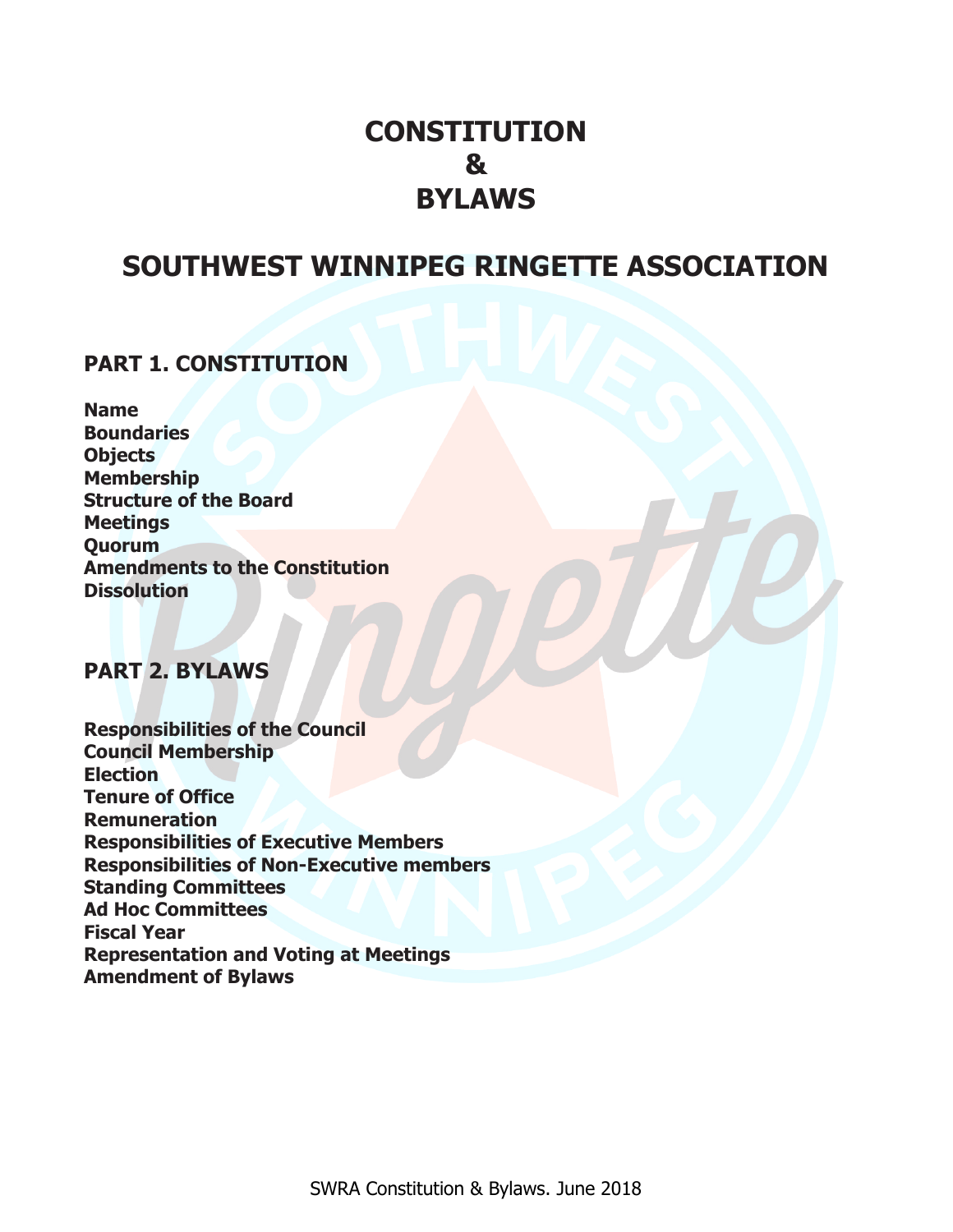# **PART 1– CONSTITUTION**

#### **I. NAME**

This organization shall be known as the "Southwest Winnipeg Ringette Association" or SWRA. In this constitution:

- A. "League" means the Winnipeg Ringette League.
- B. "SWRA" means the ringette association: Southwest Winnipeg Ringette Association formed by the following community centres – St.Norbert, Richmond Kings, Waverley Heights, Fort Garry, Whyte Ridge, Lindenwoods, Westridge, Wildwood, Riverview, Lord Roberts, Earl Grey, Corydon, Tuxedo, Varsity View, Roblin Park and Westdale, as well as any future communities developed within the defined boundaries of SWRA, as approved by the Ringette Manitoba (RM).
- C. "Greater Winnipeg" means the City of Winnipeg as defined by the community committee boundaries.
- D. "Ringette" means Ringette in all age groups up to and including 18+.
- E. "Council" means the representative body of the SWRA.

#### **II. BOUNDARIES**

The boundaries of the Association shall be in accordance with those established by RM.

#### **III. OBJECTS**

The objects of this Association are:

- A. to encourage and foster Ringette in the SWRA area
- B. to provide a wholesome and rewarding experience to those participating in the sport
- C. to foster the philosophy of equal participation in the game situation for all players.
- D. to endeavor to ensure that teams are afforded the opportunity to participate in game play that is competitive and comparable to their caliber of play
- E. to operate as SWRA in accordance with the Winnipeg Ringette League rules and regulations as well as the rules and regulations of RM and Ringette Canada.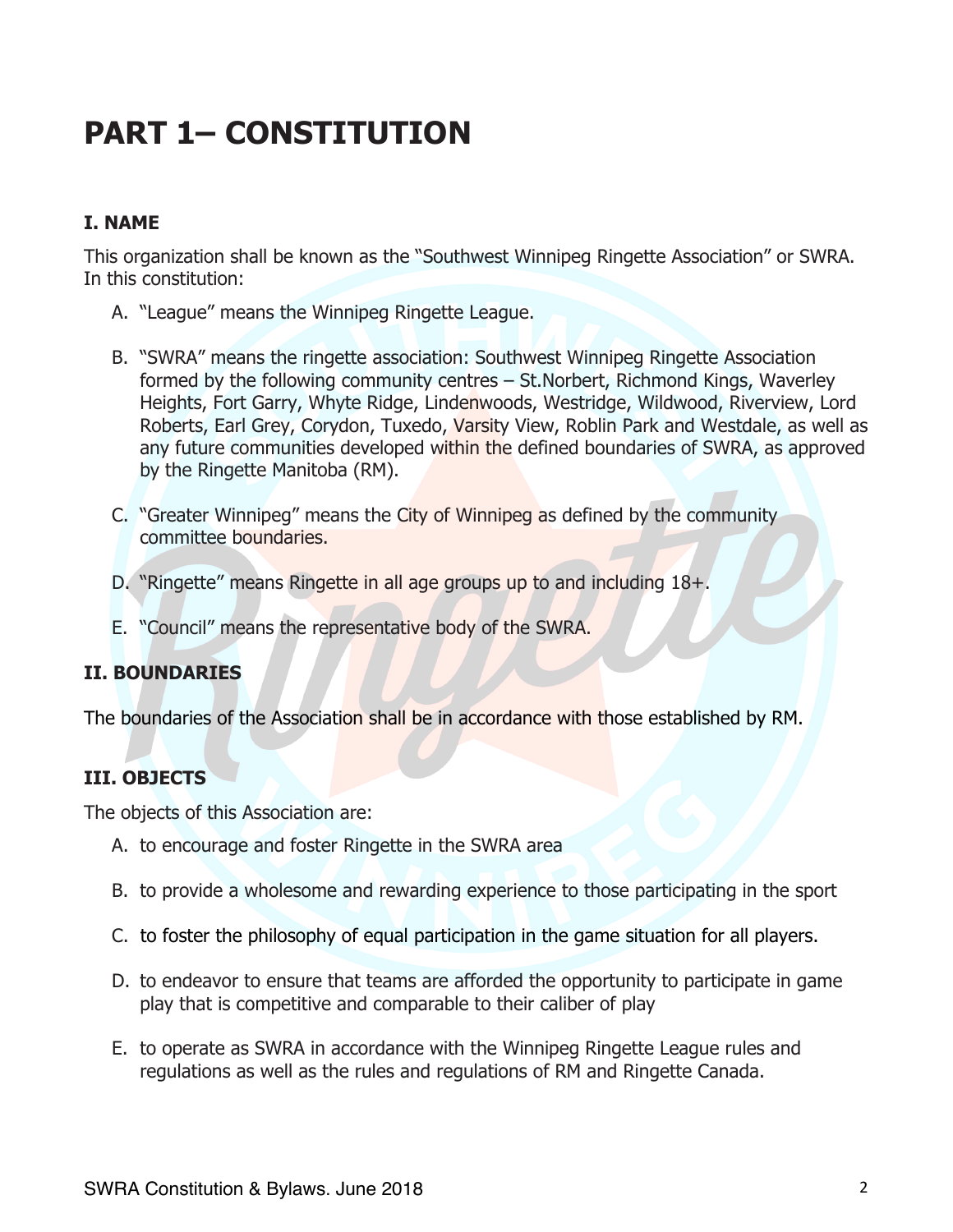#### **IV. MEMBERSHIP**

Membership shall be determined in accordance with the SWRA By-Laws.

#### **V. STRUCTURE OF THE BOARD**

- A. The affairs and operations of the league shall be managed by an Executive who will be elected in accordance with the By- Laws.
- B. The actions of the Executive shall be directed and ratified by a Council which will be elected or appointed in accordance with the By-Laws.
- C. The SWRA shall be a member of Ringette Manitoba (RM).
- D. The Council shall operate Ringette in SWRA as provided by the By-Laws of RM.
- E. Committees may be established or deleted as the Executive deems necessary.

### **V. MEETINGS**

A. Annual Meeting

There shall be an annual meeting of the members of the league at a date determined by the Council but shall be no later than May 31st of each year. At least two weeks notice must be given to all members, Board and Executive for this annual meeting.

B. Special Meeting

A special meeting of the Council may be called at the discretion of the President. The President shall call such a meeting on the request of a majority of the Executive or Board or at the written request of at least 20 members.

C. Executive Meeting

There will be a meeting of the Executive at the call of the President on at least seven days notice to the Executive during the playing season.

D. Council Meeting

There shall be a meeting of the Council at the call of the President at least once per month during the playing season.

#### E. Robert's Rules of Order

Robert's Rules of Order shall prevail at all meetings of the League except if they conflict with the Constitution and By- Laws.

F. At all meetings each Council member shall have one (1) vote on each motion presented. Where one (1) person holds two (2) positions, the Council member shall be entitled to one (1) vote only.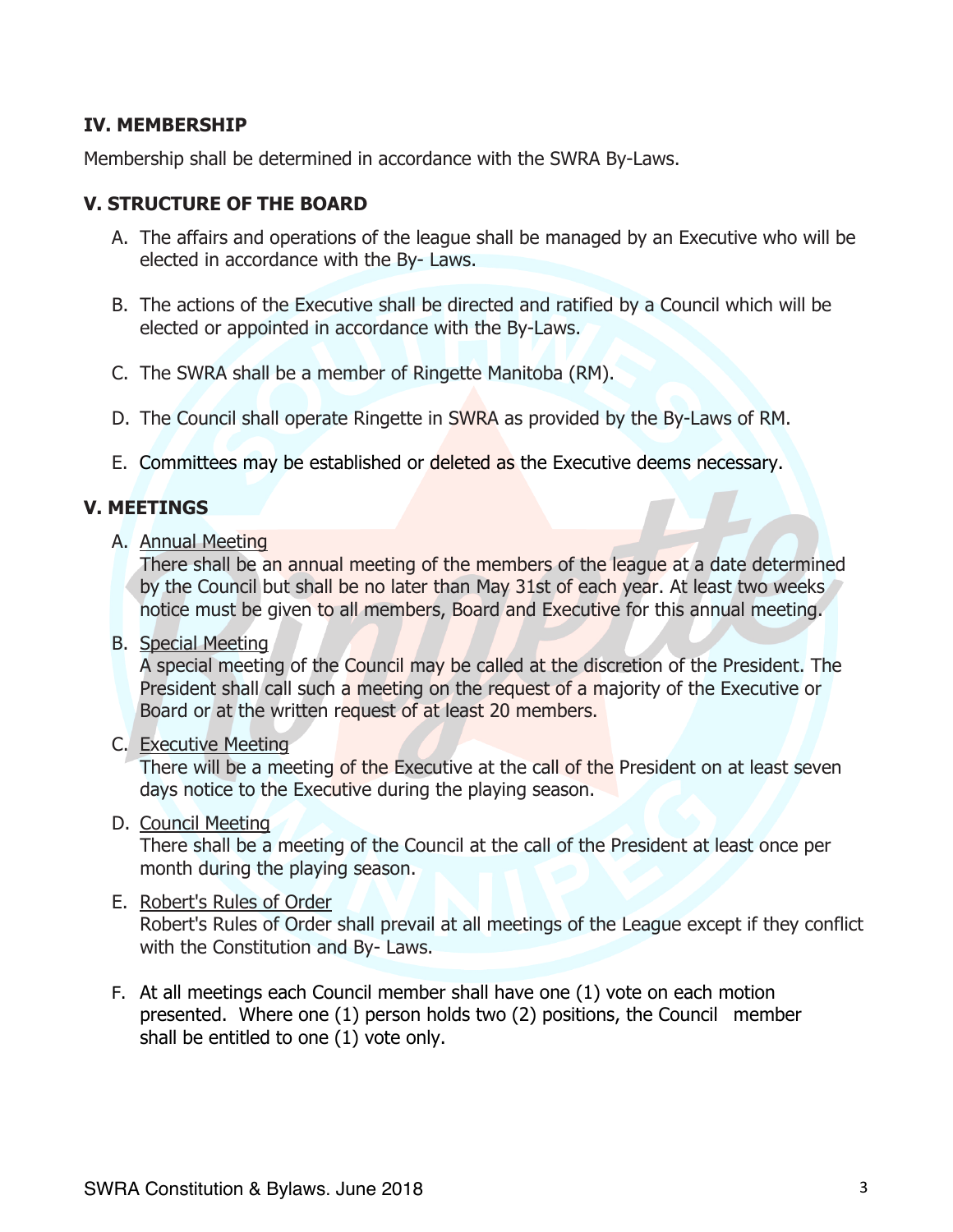G. All regular meetings of the Council shall be open to the public as observers of the meetings. With prior approval of the President, members of the public may be allowed to participate in the Council's discussions but they will not have any voting privileges.

#### **VI. QUORUM**

- A. The quorum for the annual meeting shall be 10, including at least 5 members of the Council
- B. The quorum for all other meetings shall be  $50\% + 1$  of the occupied Council positions.
- C. Meetings shall be adjourned and no business conducted if there is no quorum within thirty (3) minutes after the scheduled time for the meeting

#### **VIII. AMENDMENTS TO THE CONSTITUTION**

This constitution may be amended at the annual meeting of the Board by two-thirds majority of the members present and voting.

All and any proposed amendments to this constitution must be submitted, in writing, to the SWRA Council by the March meeting.

#### **IX. DISSOLUTION**

It is specifically provided that in the event of dissolution or windup of the Council, all remaining assets, after payment of its liabilities, shall be distributed among the remaining community clubs with active Ringette programs, or, in the absence of any, shall be forwarded

to the governing body of Ringette in Manitoba. The manner in which the remaining assets, if any, are to be distributed, is to be decided by the Executive.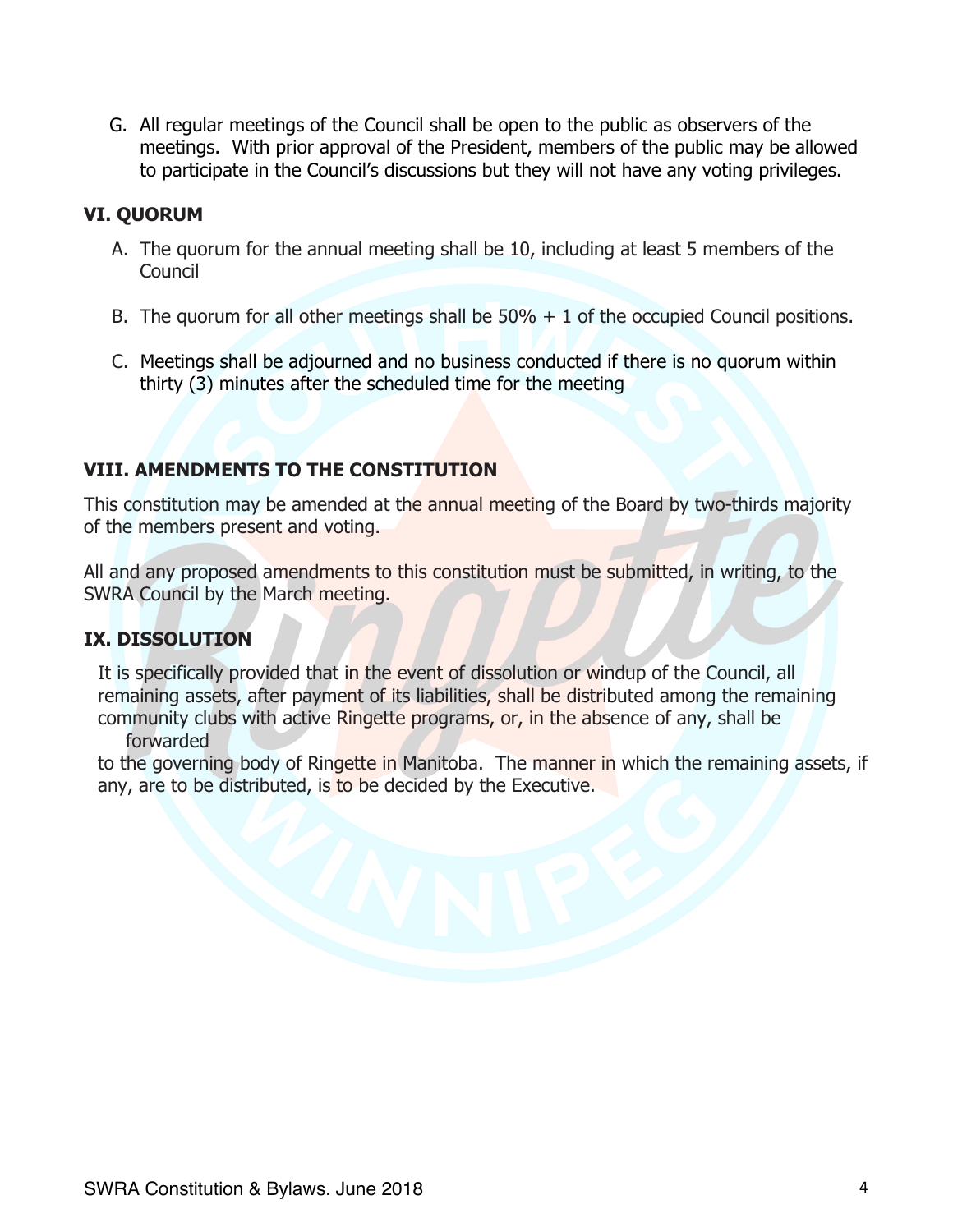# **PART 2: BY-LAWS**

## **I. RESPONSIBILITIES OF THE COUNCIL**

- a. To administer the Ringette program for the Southwest Winnipeg Ringette Association (SWRA or Association) under the official rules of the WRL and RM
- b. To achieve the objectives of the SWRA Council in accordance with the SWRA Constitution and By-Laws
- c. To register all SWRA teams in the WRL / with RM
- d. The appointment of committees as may be required to carry on the business of SWRA
- e. The creation, modification and administration of policies and procedures required for the operation of the Association.

# **II. COUNCIL MEMBERSHIP**

#### **EXECUTIVE**

The Executive will include the following elected or appointed positions:

- 1. President
- 2. Vice-President
- 3. Treasurer
- 4. Secretary
- 5. Registrar
- 6. WRL Rep
- 7. Immediate Past President

#### **NON-EXECUTIVE BOARD MEMBERS**

The Board will include the following elected or appointed positions:

- 1. Director Ice Scheduling
- 2. Director On Ice Officials
- 3. Director Minor Officials
- 4. Director Player Development
- 5. Director Coach Development
- 6. Director Publicity/Communications
- 7. Director Fundraising
- 8. R4U Loop Convenor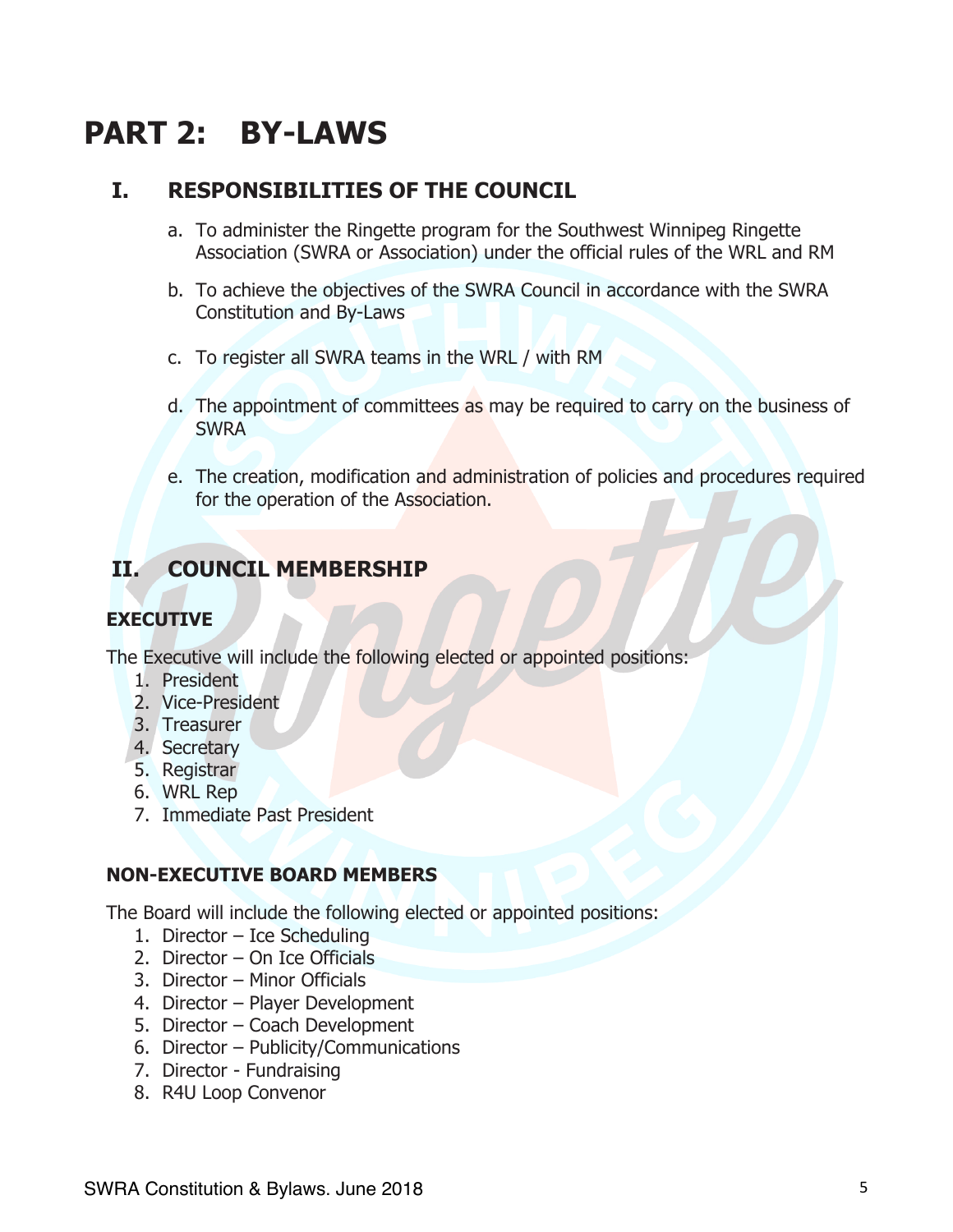- 9. U10 Loop Convenor
- 10.U12 Loop Convenor
- 11.U14 Loop Convenor
- 12.U16 Loop Convenor
- 13.U19 Loop Convenor
- 14.AA Convenor
- 15.Director
- 16.Open Loop Convenor
- 17.The Ringette Convenor from each community centre in the SWRA which accepted registrations for the current Ringette season (accepting registrations constitutes an active ringette program)

# **III. METHOD OF ELECTION**

- 1. Elections of the Executive and Board shall be made at the Annual General Meeting (AGM)
- 2. Nominations shall be made by the Nominating Committee of SWRA.
- 3. Nominations may be made (and seconded) by any member of the association on a nomination form to be supplied by the Secretary. If the nominee is not present at the meeting, his/her assent must be presented in the form of his / her signature on the nomination form.
- 4. Nominations may be made and seconded from the floor by members of the Association. Assent of such a nominee must be given personally at the meeting.
- 5. When nominees for any executive or board positions are absent from the AGM of the SWRA, the absent nominees may send a formal letter to be read (maximum 2 minutes in length) at the AGM at the time of the election of their position stating; their reason for being absent and philosophy regarding the duties of the position
- 6. SWRA Loop Convenors may not be involved as/with a player, coach, manager or trainer with a team in his/her division. Limited numbers of volunteers may result in this clause being waived.

# **IV. TENURE OF OFFICE**

- 1. The Council members will take office immediately following the annual meeting at which they had been elected.
- 2. The Executive may not hold the same office to which they are elected or appointed for more than two consecutive full terms.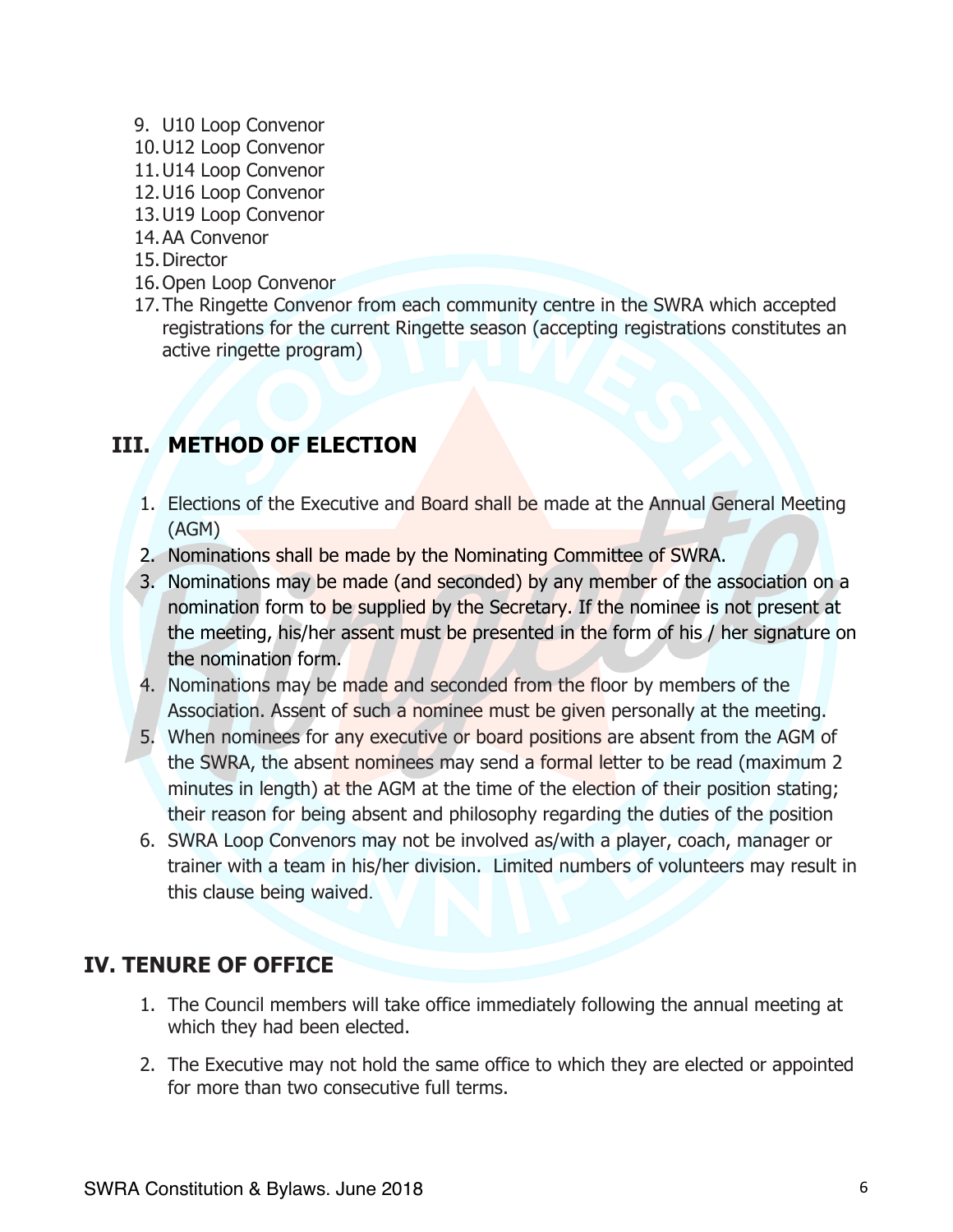- 3. Fulfilling an unexpired term of office shall not be considered as one term.
- 4. These provisions may be suspended by a two-thirds majority vote at the annual meeting.
- 5. All elections for Office will be for a two-year term, with elections taking place as follows:
	- a. President, Vice-President, Registrar Director Ice Scheduler, Director Minor Officials, Director – Coach Development and Director – Web/Social Media are to be elected in odd numbered years.
	- b. Treasurer, Secretary, WRL Rep, Director On Ice Officials, Director Player Development and Director – Publicity are to be elected in even numbered years.
	- c. Loop convenors and community centre Convenors (or their designate) can be appointed and approved by the Board at any time.
- 6. At the discretion of a majority of the Council, any Board member who is absent from three consecutive Council meetings, without a reasonable explanation provided to the President, may be considered to have vacated their position.
- 7. Vacancies on the Board, howsoever caused, may be filled by the Council from among the qualified members of the association to act until the next annual meeting

# **IV. REMUNERATION**

1. Unless authorized at a Board meeting, no member shall receive remuneration for his/her services.

2. Reasonable expenses, incurred by any members of the Board for council business, shall be reimbursed to the person incurring same upon authorization of the Board.

3. A Council member of SWRA may be actively connected with any team, community centre, Winnipeg Ringette League (WRL) or Ringette Manitoba (RM)

4. In a vote considering the remuneration of a member of the Executive, said member may not be present for the vote, and their vote may not be recorded or given to proxy.

# **V. RESPONSIBILITIES OF THE EXECUTIVE**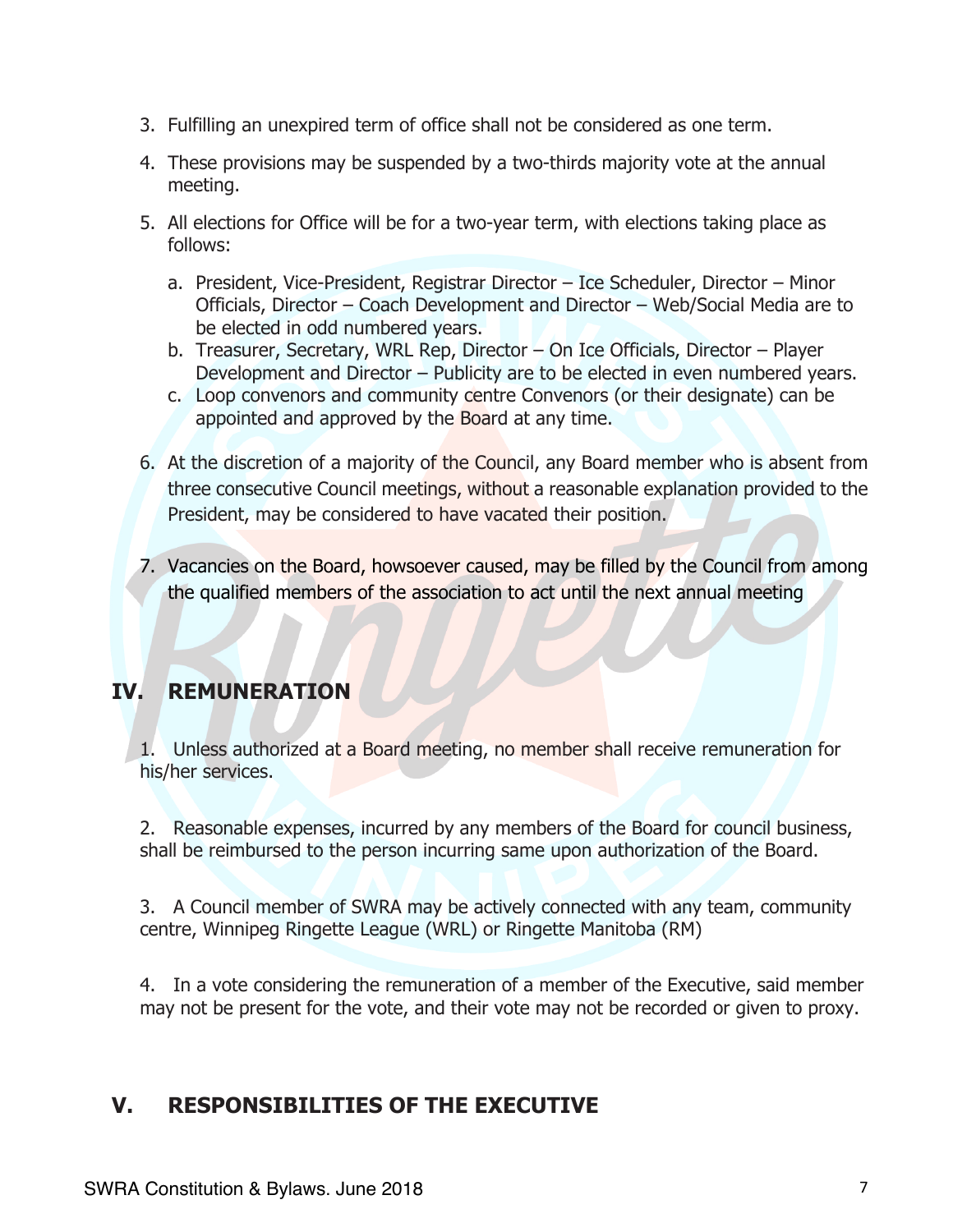#### **1. President**

The President, within the jurisdiction of the association, shall have all the powers vested in such office by RM and without limiting the generality of the foregoing shall have the power to:

- a. act as a signing officer for the Board
- b. preside at all meetings
- c. exercise the powers of the Executive in the case of emergency
- d. sit on all committees as an ex-officio voting member
- e. represent SWRA at RM Presidents Meeting, WRL AGM and RM AGM
- f. oversee the yearly SWRA Assessment Process.

g. the President shall not move or second any motion or amendment, nor shall she/he vote unless there is a tie when she/he may cast the deciding vote

#### **2. Vice President**

The Vice-President shall:

a. in the absence of the President, or in the event of his/her inability to act, have and exercise all the powers of the President as delegated

b. sit on all committees as an ex-officio voting member

c.act as a signing officer for the Board

d. together with the Immediate Past President, prepare for Council approval any changes to the Constitution, By-Laws and Policies.

#### **3. Treasurer**

The Treasurer shall:

- a. receive all monies payable to the Association and keep same on deposit with a registered financial institution
- b. receive and record all accounts payable by the Association and with the approval of the Council pay all such accounts
- c. act as a signing officer for the Board
- d. pay all accounts payable not exceeding two hundred fifty dollars (\$250.00) without prior approval of the Council (payment of WRL and MRA fees does not require Council approval);
- e. make payment in all cases by either cheque or direct deposit;
- f. ensure the signatures for each cheque are a combination of the Treasurer and any other signing officer;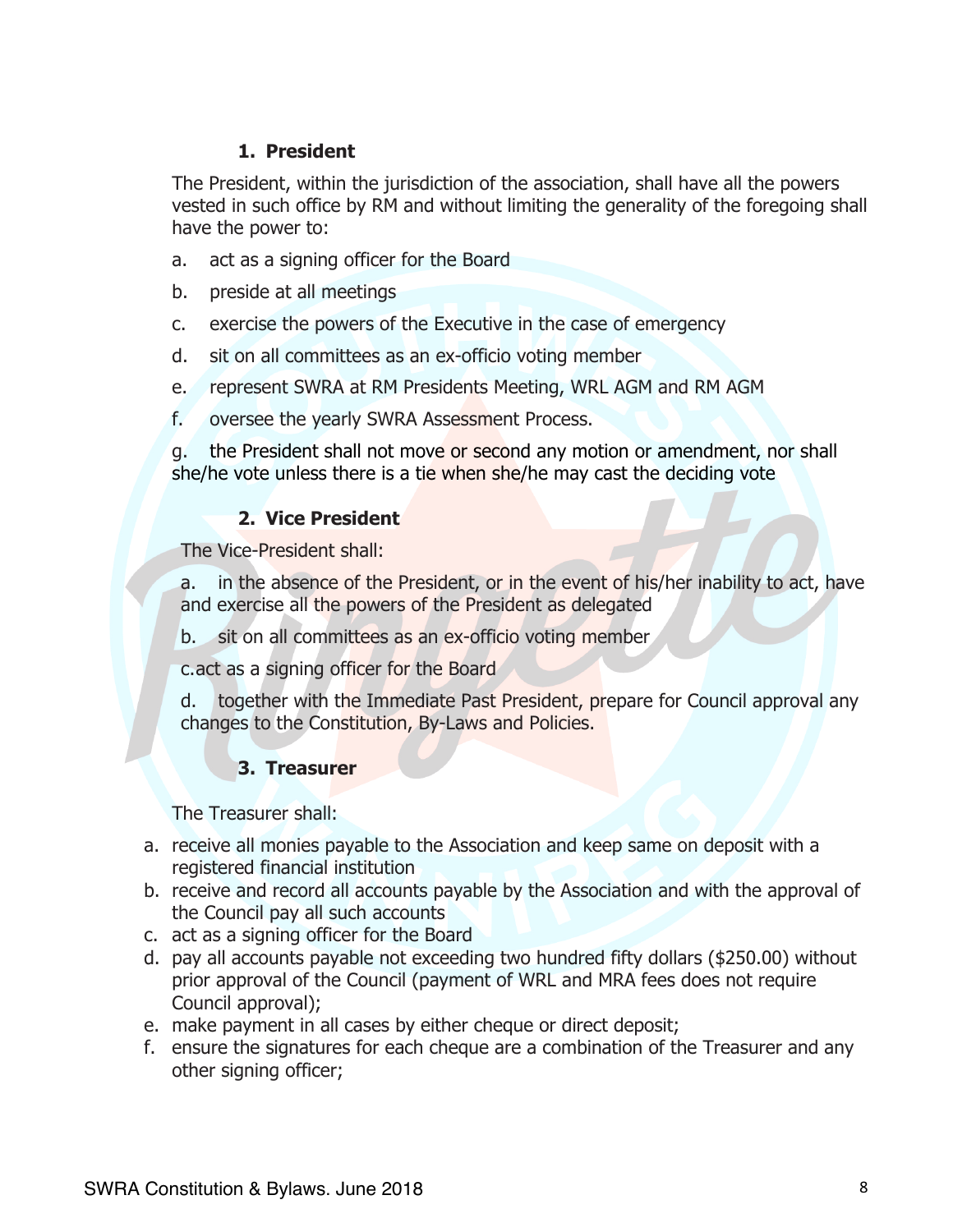- g. keep proper books of accounts and make them available to the Council at each monthly meeting or on special request;
- h. prepare and review an annual operating budget for the Association;
- i. in conjunction with the Registrar, prepare registration fees for Council approval

#### **4. Secretary**

The secretary shall:

- a. Apart from the records kept by the Registrar and the Treasurer, the Secretary shall keep all the records of the Council and shall conduct the official correspondence of the Association
- b. issue notices of all meetings
- c. Record and distribute minutes of all Council, Executive, Annual and special meetings to all Board members
- d. Act as a signing officer for the board

#### **5. Registrar**

The Registrar shall:

- a. assist in establishing registration fees for the season
- b. update online registration system at the start of every season to accommodate registrations
- c. monitor online registration, and communicate with treasurer regarding any payment issues that may arise
- d. maintain communications with Loop convenors throughout the registration process, providing information on number of registered players in each age group and any additional information that will help the loop convenors prepare for assessments and team formation
- e. ensure all registered players are entered into the WRL system correctly through the registration website
- f. ensure that all registered players are placed on an SWRA team, and assist in facilitating the process of transferring players to other teams when necessary
- g. ensure all teams are properly set up on the WRL website at the start of each season
- h. ensure that all teams and players are properly registered on Manitoba Ringette Association registration forms (rosters) and forward a copy of each roster to Ringette Manitoba and the WRL registrar prior to the announced deadline
- i. be responsible for sending in any add/delete forms for players/bench staff throughout the season as required prior to the announced deadline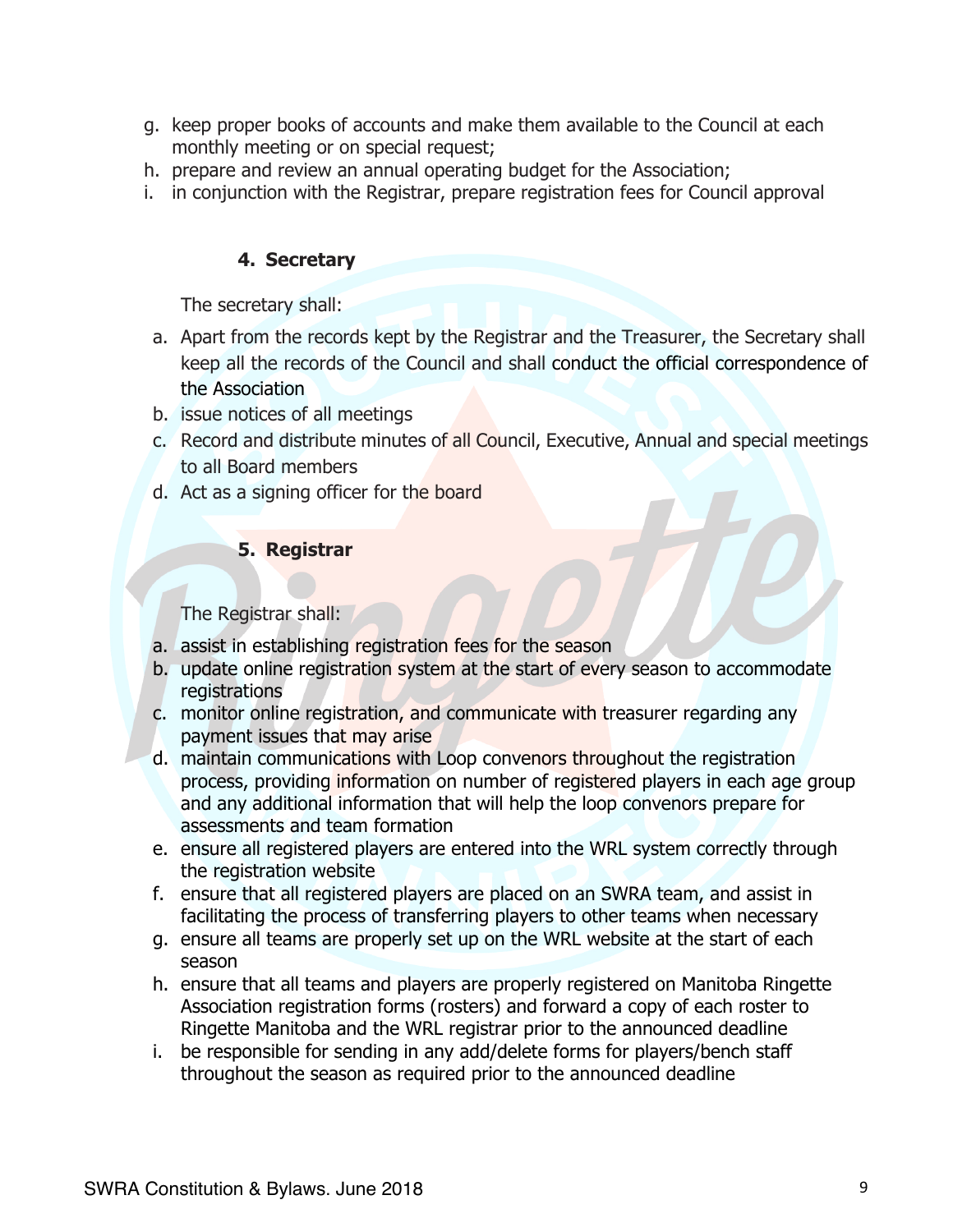- j. monitor the registration website to ensure all SWRA bench staff and players are confirmed as such, and subsequently have access to the WRL system
- k. together with the SWRA Treasurer, ensure reconciliation of registration numbers and corresponding fee submission to the WRL and MRA
- l. maintain roster information throughout the season
- m. monitor the registration website throughout the season, and resolve any issues immediately through contact with the website developer
- n. maintain communications with Loop and Community Centre convenors about any registration issues throughout the season

#### **6. Winnipeg Ringette League Representative (WRL Rep)**

The WRL Rep shall:

- a. attend all WRL meetings
- b. vote on behalf of SWRA on all WRL motions

c.communicate items affecting SWRA to the Council in a monthly report

d. advocate for SWRA and our teams at the WRL council.

#### **7. Immediate Past President**

The Immediate Past President shall:

a. be responsible for the coordination and training of the new loop and community centre Convenors

b. actively solicit new volunteers and prepare the Slate of Candidates for presentation at the AGM.

## **VI. RESPONSIBILITIES OF THE NON-EXECUTIVE MEMBERS**

#### **1. Director – Ice Scheduling**

The Director – Ice Scheduling shall:

a. obtain and manage the ice contracts with the City of Winnipeg (City), as well as ice slots provided by area association club rinks

- b. ensure unused ice is returned to the City prior to the deadlines
- c. with the SWRA Treasurer, arrange for payment of ice used
- d. submit required ice to the WRL for season scheduling and playoffs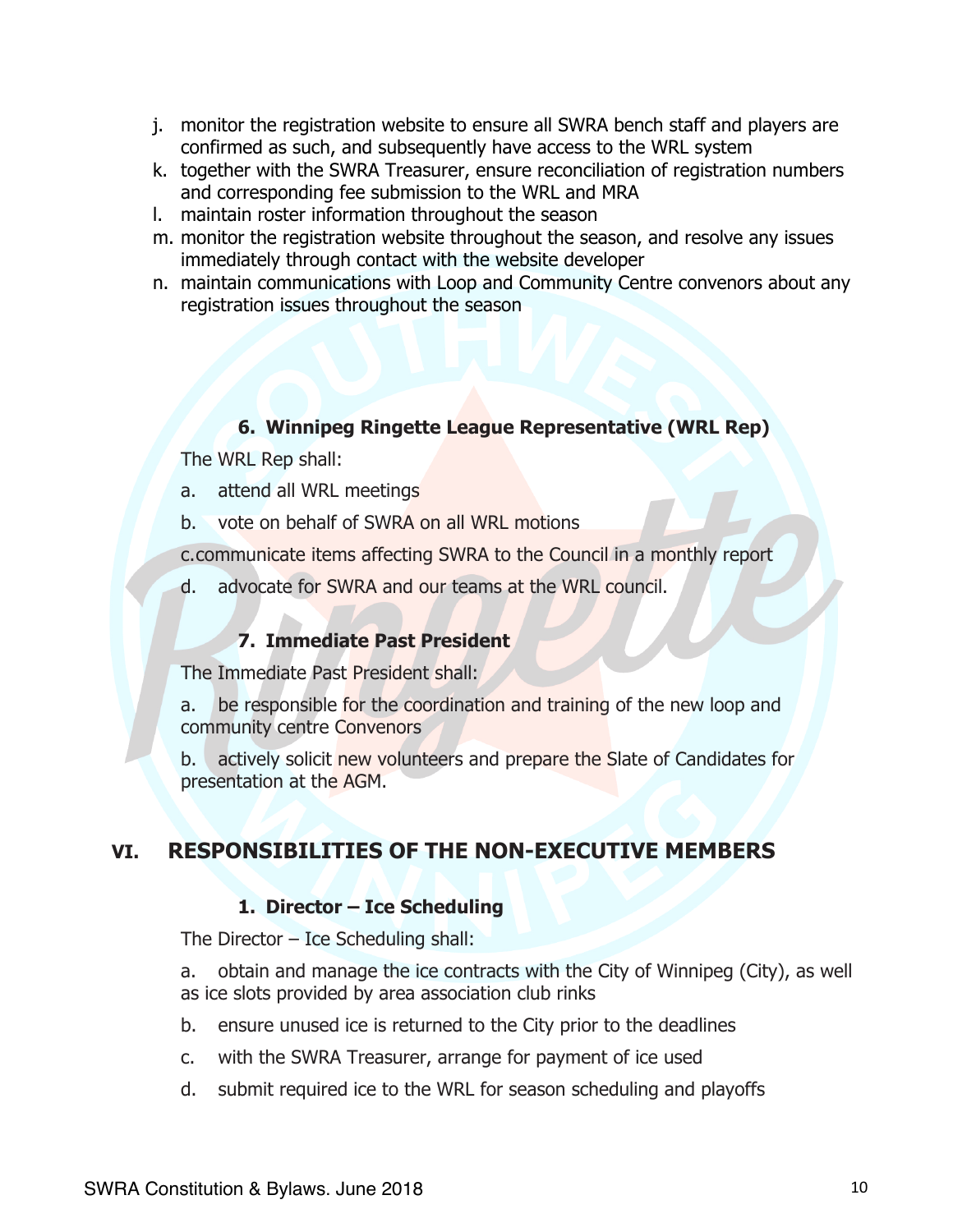e. equally distribute the remaining ice to all SWRA teams for practice purposes

f. work with the Director – Player Development to identify ice suitable for player development opportunities

g. work with the SWRA Treasurer to accurately bill all SWRA teams for their allotted ice times.

#### **2. Director – On-ice Officials**

The Director – On-ice Officials shall:

- a. development and mentor all SWRA On-ice Officials
- b. support existing SWRA On-ice Officials and work to identify new officials

c. liaise with RM and WRL Senior Officials to implement new rule change education and required certification upgrading

d. submit a yearly report to RM of SWRA On-ice Official certification levels.

#### **3. Director – Minor Officials**

The Director – Minor Officials shall:

- a. develop and mentor all SWRA Minor Officials
- b. support existing SWRA Minor Officials and work to identify new officials;
- c. liaise with RM and WRL to implement new rule change education and required certification upgrading
- d. submit a yearly report to RM of SWRA Minor Official certification levels

e. oversee the online scheduling of Minor Officials and the identification of SWRA Arena assignors.

#### **4. Director – Player Development**

The Director – Player Development shall:

- a. develop, implement and oversee SWRA player development programs
- b. develop a goalie specific development program to aid in the development and retention of goalies
- c. support all SWRA coaches and teams by communicating developmentally appropriate skill milestones

#### **5. Director – Coach Development**

The Director – Coach Development shall:

a. facilitate the yearly Coach Certification Process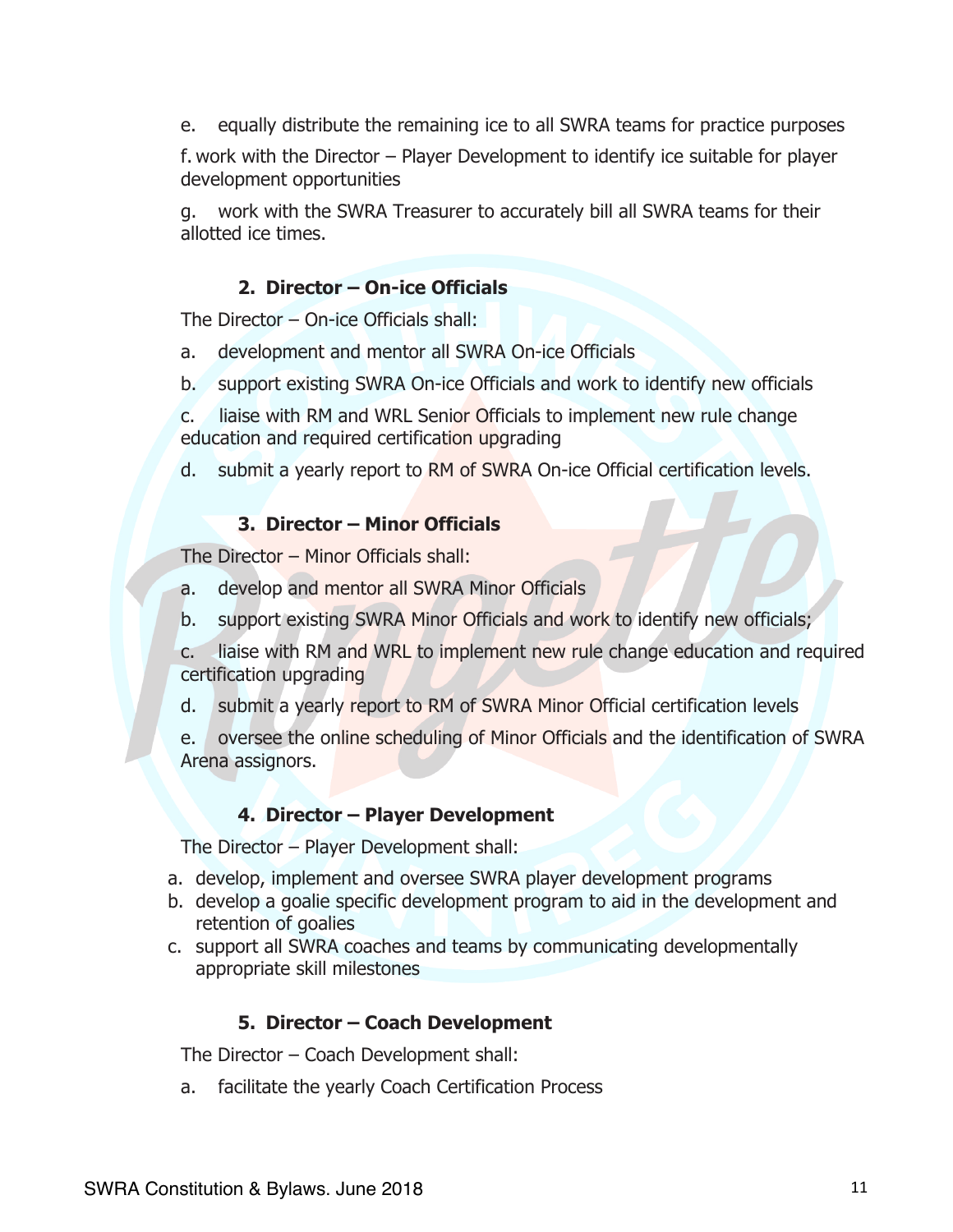b. develop, implement and oversee SWRA Coach mentoring programs

c.work with Director Player Development to implement a goalie specific development program to aid in the development and retention of goalies

d. support all SWRA Loop and Head Convenors with ensuring RM Bench Staff certifications are completed in a timely manner

e. develop and implement a Coach Feedback Survey to solicit feedback from parents on the impact of the coaches on their respective teams

#### **6. Director of Publicity/ Communication**

The Director of publicity shall:

- a. Promote the sport of Ringette in SWRA, with special interest paid to the entry level age groups
- b. Ensure any pertinent information is received by RM and WRL for inclusion in their publications
- c. Maintain and enhance the SWRA website
- d. Keep current all information contained on the website
- e. Keep current all SWRA social media outlets (ie. facebook, Instagram)

#### **7. Director of Fundraising**

The Director of Fundraising shall;

- a. Be available to teams to give advice on fundraising ideas / opportunities.
- b. Obtain sponsorship for SWRA initiatives (i.e. new jerseys, Ringette on the River etc.) according to the SWRA sponsorship policy.
- c. Positively promote the sport of Ringette via fundraising.

## **Responsibilities of Convenors**

#### **SWRA Loop Convenors (R4U, U10, U12, U14, U16, U19 and Open)**

The WRA Loop Convenors shall:

- a. act as a liaison between all teams in the loops they convene and the SWRA Council regarding rules and regulations
- b. Work together with other associations, parents and the registrar in cases where SWRA players amalgamate with or transfer to other associations
- c. Facilitate the assessment process and provide recommendations based on assessment results
- d. Act as a liaison between parents and players in the loops they convene and the SWRA council
- e. disseminate pertinent information from Council to the teams in the loops they convene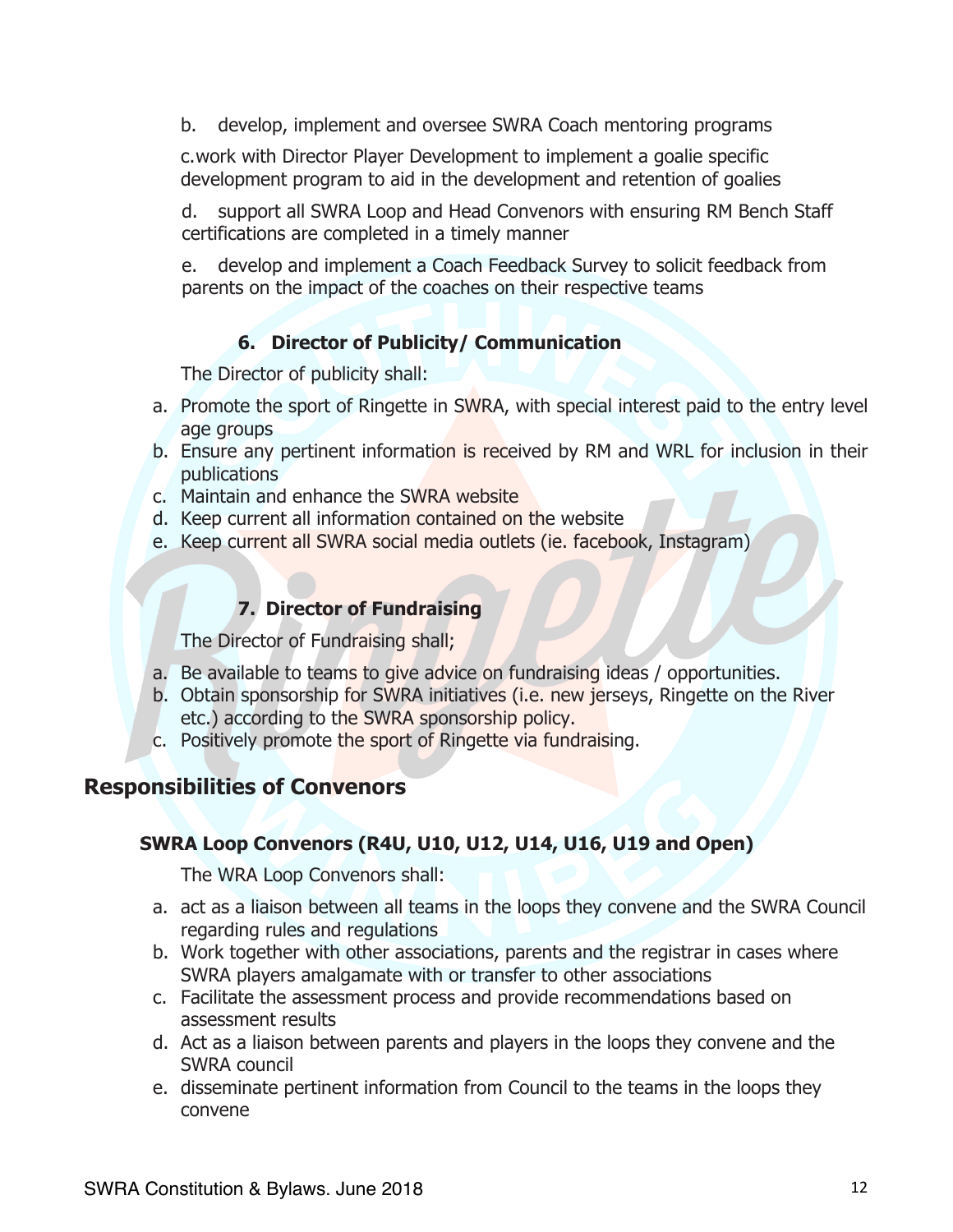- f. work with the Director of Coaching to ensure all bench staffs they convene have the required MRA certifications before the indicated deadline
- g. work with the Director of Player Development to facilitate development opportunities for teams and players in the loops they convene
- h. act as the point of contact for the coaches in their Loop. More specifically:
- If the coach of any team has any questions as to proper procedure for anything connected to his/her team or division, the coach should first contact their Loop Convenor. If the Loop Convenor cannot answer the question, he/she should contact the SWRA Council member responsible for that area to find the answer for the coach; and
- If coaches have complaints, they are to contact their Loop Convenors. The Loop Convenor will relay the complaint the SWRA Executive or SWRA Executive and Council.

#### **Community Centre Convenors (Active Ringette Programs)**

The Community Centre Convenors shall:

a. provide by Sept  $1<sup>st</sup>$  of the current Ringette season a contact list for their community centre. That list must include a Head Convenor, Registrar/Treasurer and an Equipment Manager. These can be one person or they can be three separate people. Providing this list and physically accepting Ringette registrations constitutes an active program.

b. ensure all local community centre registrations are completed prior to the Team Hosting Meeting

c. collect and submit proof of age documentation for all new players registered at their club

d. attend and cast their centre vote at Council, Special and Annual General SWRA Meetings

e. attend and cast their centre's vote at the RM AGM representing SWRA

# **VII. STANDING COMMITTEES**

To assist the Council in carrying out its responsibilities, the following Standing Committees shall be appointed:

#### **A. Nomination Committee**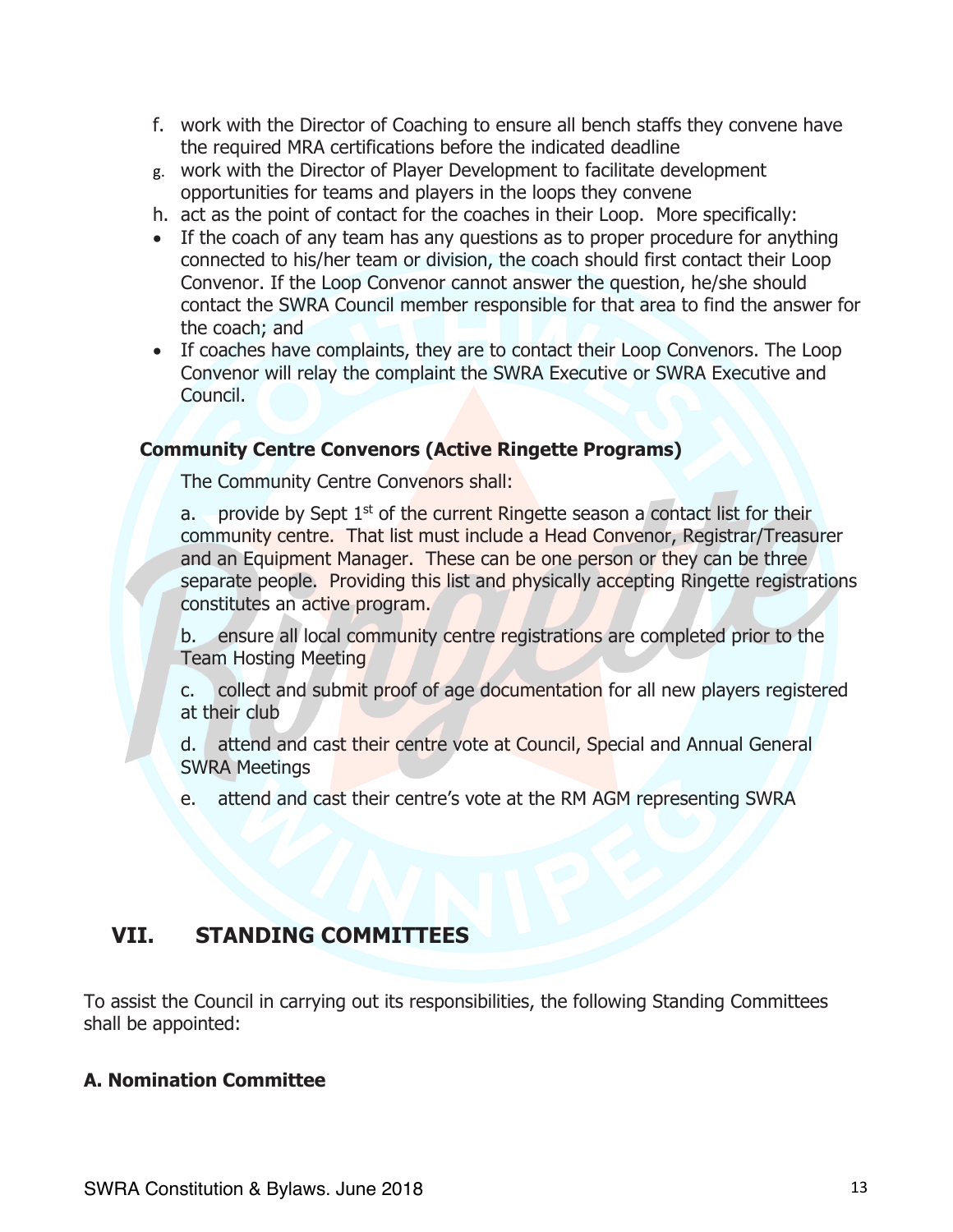1. The Immediate Past President of the Council will chair the Nomination Committee.

2. The Council shall appoint four members to this committee.

3. Upon obtaining the assent of the nominees, the Nominating Committee shall present a slate of at least one candidate for each office to be filled. This slate shall be sent to all eligible voters at least two weeks prior to the annual meeting.

#### **B. Constitutional Review Committee**

1. This committee shall consist of the Past President, Vice-President and members appointed by Council.

2. The committee shall prepare for Council approval any changes to the Constitution or By-Laws prior to the annual meeting.

#### **C. Assessment/Team Formation Committee**

1. This committee shall be chaired by the President.

2. In addition to the Chair, this committee shall consist of the Executive Board Members, Loop convenors and the Convenor of each active community centre

3. The committee shall facilitate all aspects of the yearly assessment process.

#### **D. Coach Selection Committee**

1. This committee shall be chaired by the Director – Coach Development.

2. In addition to the Chair, the committee shall consist of two Council members, Community Centre Convenors and the Loop Convenors.

3. This committee will be responsible for soliciting applications for potential coaches during registration and assessment periods.

4. Based on criteria established by Council, this Committee will select appropriate candidates to coach SWRA teams

5. Communicate the selection to the coach and provide a list of other identified volunteers from which they can chose assistant coaches and managers.

6. Assistant coaches not selected from the provided list, must be approved by the SWRA Council prior to being added to the roster.

#### **E. Appeals Committee**

1. This Committee shall be chaired by the SWRA President.

2. The Committee shall consist of two members of WRL council who were not involved in an original committee decision.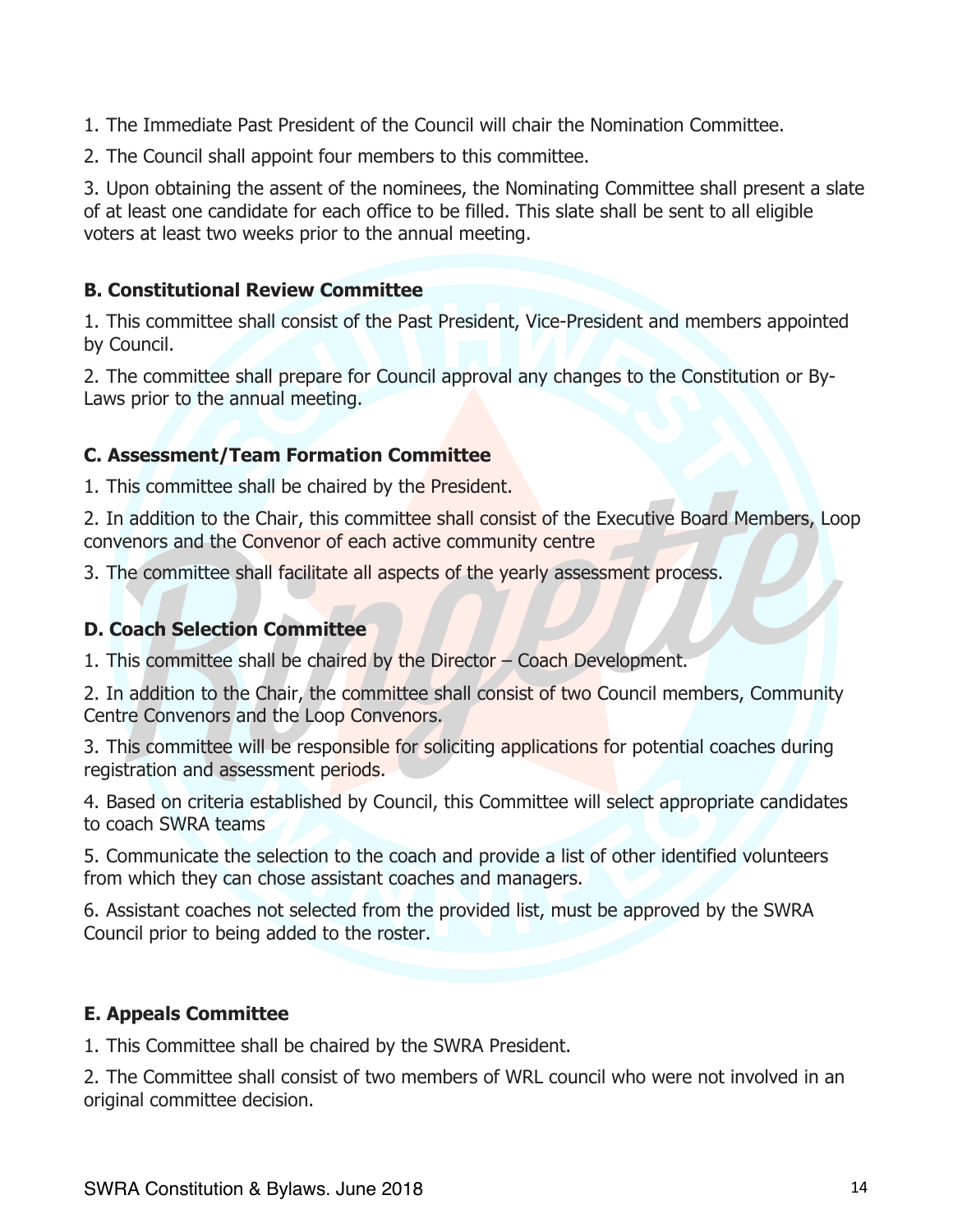3. The board shall hear and decide upon all matters.

# **VIII.AD HOC COMMITTEES**

The Council shall appoint committees as may be required to carry out the business of the Association.

# **IX. FISCAL YEAR**

The fiscal year of the Association will be from May 1st to April 30th.

# **X. REPRESENTATION AND VOTING AT MEETINGS**

A. Each Executive member shall be entitled to attend and cast one vote at all Executive, Council, annual and special meetings.

B. Each Board member shall be entitled to attend and cast one vote at all Council, annual and special meetings.

C. All Community Centres with active Ringette programs shall be allowed one voting (Head Convenor)

D. All parents of participating families, all certified/active minor, all certified/active off-ice officials and all SWRA/MRA bench staff shall be entitled to attend and vote at all annual meetings.

E. Each individual may only vote once even if they qualify to vote under more than 1 provision.

F. There shall be no votes by proxy.

# **XI. AMENDMENT OF BY-LAWS**

A. These by-laws may be amended by two-thirds majority of the Council present and voting at the any Regular or special meeting or 2/3rds of the present voting members at the annual meeting.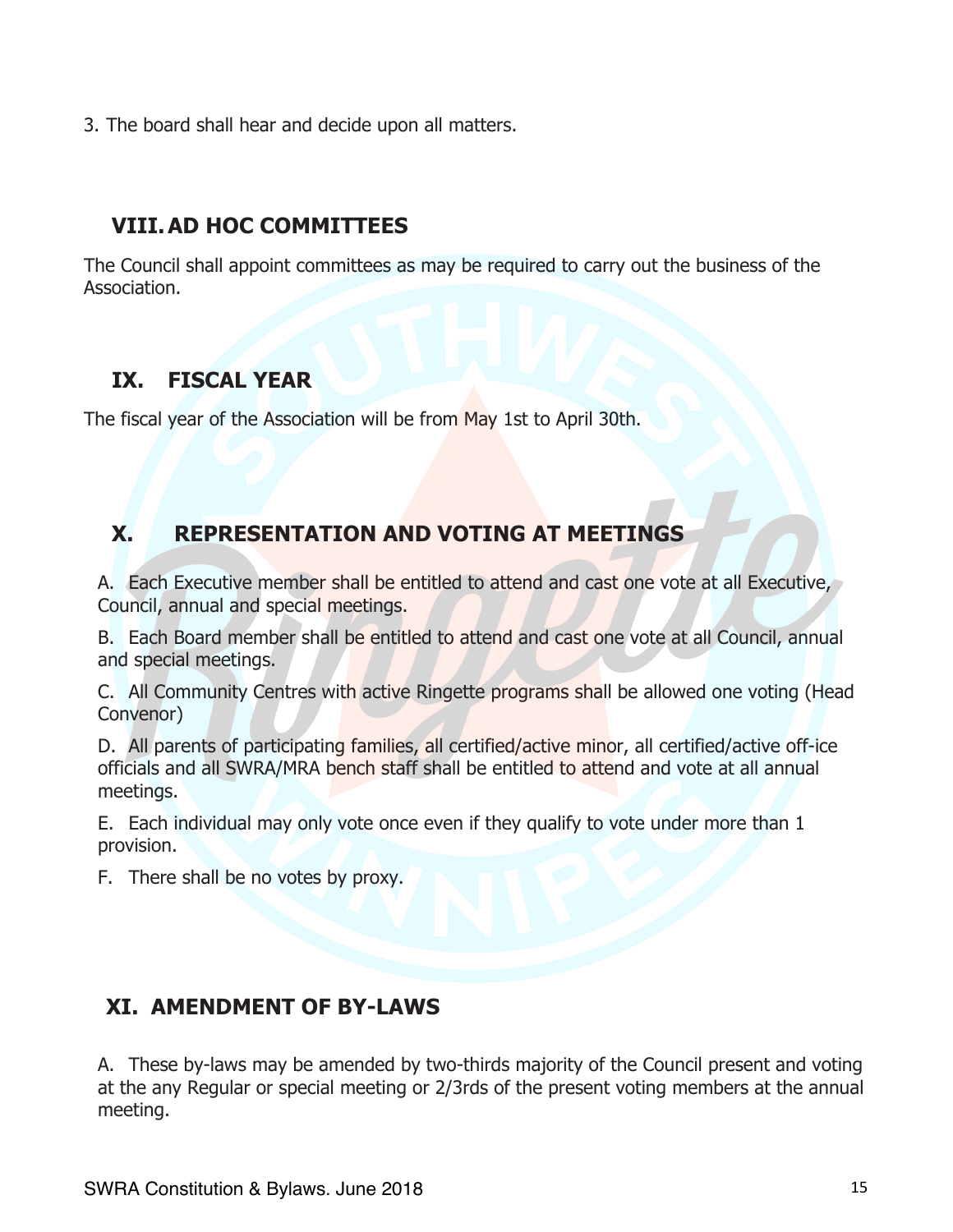B. All and any proposed by-law amendments for consideration at the annual meeting must submitted in writing at the SWRA council meeting at least one meeting prior to the annual meeting.